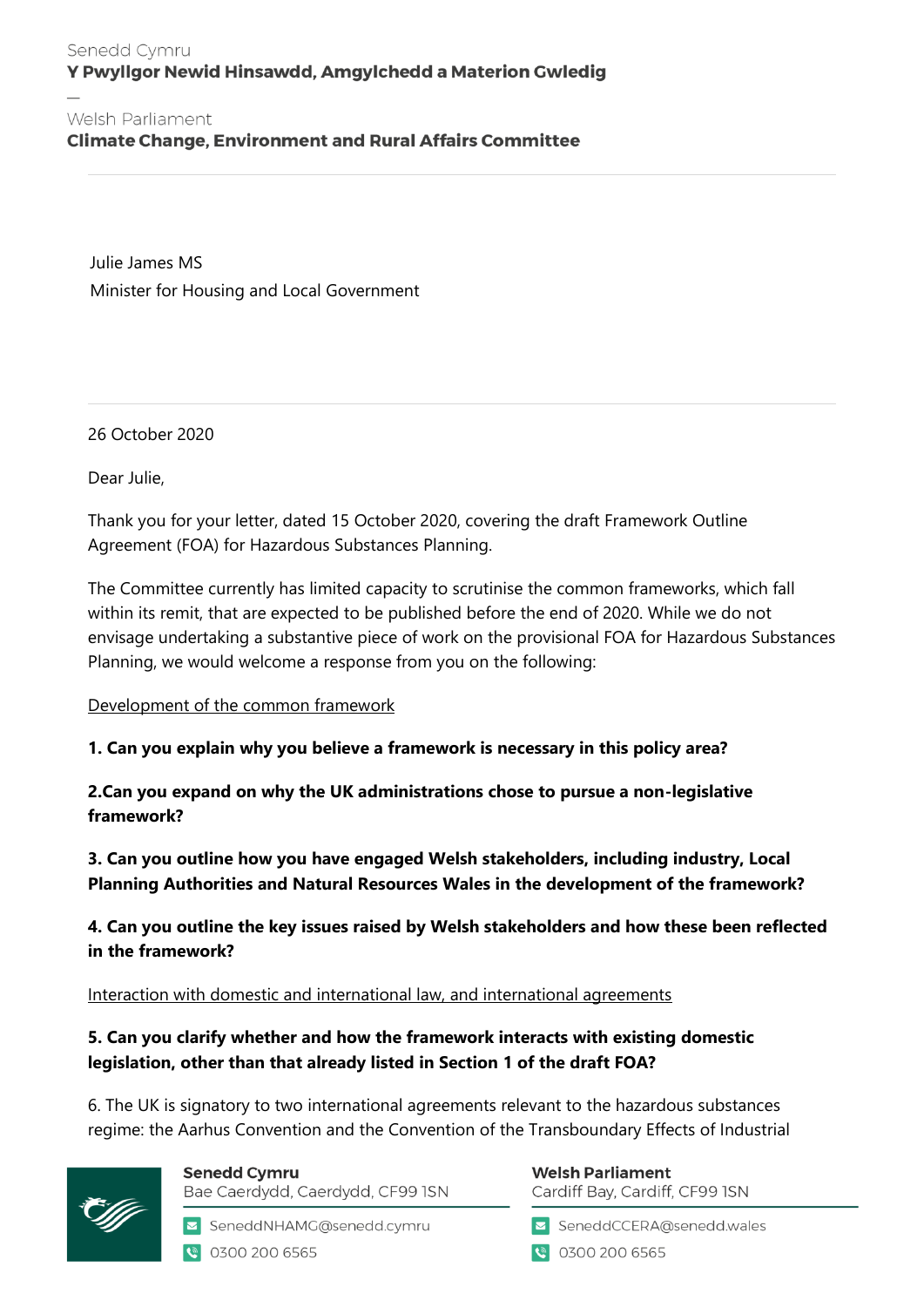Accidents. **Can you expand on how the framework will ensure compliance with these Conventions?** 

**7. Can you clarify whether and how the outcome of the on-going EU-UK negotiations on the Future Relationship will impact on the framework?** 

**8. Can you clarify whether and how the UK Government's Internal Market Bill will impact on the framework?**

Scrutiny process and timelines

**9. Can you confirm that the framework will comprise the provisional FOA, the Concordat and the updated MOU referred to in the draft FOA?** 

**10. Can you clarify whether the Concordat and the updated MOU will be available for Senedd scrutiny?**

### **11. Can you clarify the timeline for Senedd scrutiny of the provisional FOA and associated documents?**

#### Monitoring and review arrangements for the framework

According to the draft FOA, there are no formal monitoring measures associated with the framework. Instead, policy leads in each administration will hold six-monthly telephone conferences "to discuss any issues and share learning". In addition, a review meeting between the UK administrations will be held two years after the framework comes into effect.

## **12. Can you explain why the UK administrations have chosen not to establish a more formal mechanism for monitoring the implementation of the framework?**

### **13. Can you clarify whether a report of the review meeting between the UK administrations will be made publicly available?**

The draft FOA states that the involvement of stakeholders in the review and amendment process for the framework "would be considered at the time".

## **14. Can you explain in what circumstances would it not be appropriate to involve stakeholders in the review process for the framework?**

### **15. Can you confirm whether and how the Senedd will be able to contribute to the review process for the framework?**

#### Background to the common framework

**16. Can you outline the 'minimum requirements' of the Seveso III Directive in relation to hazardous substances planning, which are common across the UK?** 

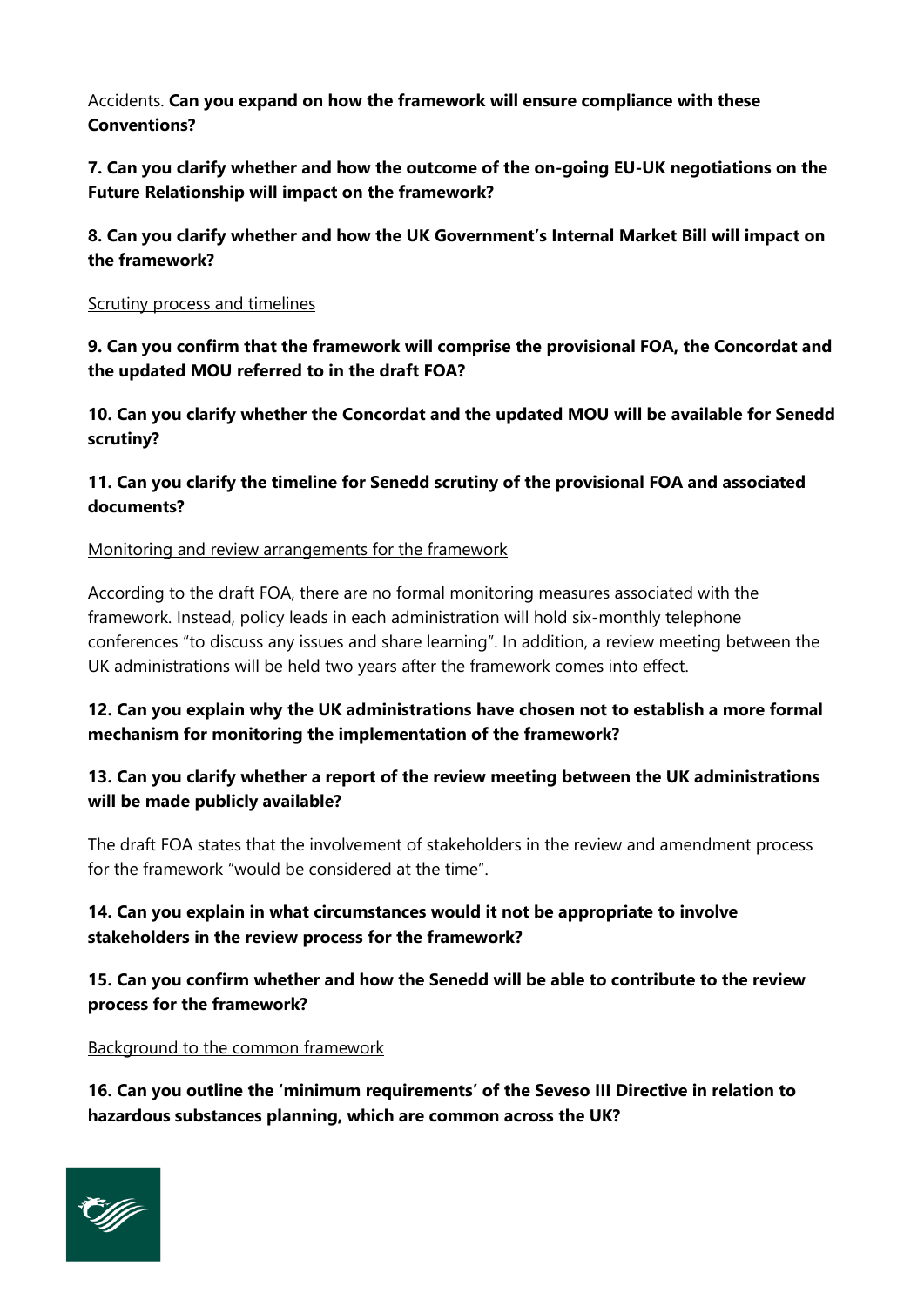According to the draft FOA there is already considerable scope for divergence under the current hazardous substances planning regime. However, there are a number of restrictions on what the UK administrations can amend based on what has been set at EU level. The 'key restrictions' include changing the definition of what an establishment is and lowering standards on what constitutes a dangerous substance.

## **17. Can you provide further details on the scope for divergence under the current hazardous substances planning regime?**

The post-EU Exit hazardous substances planning regime

## **18. Can you clarify whether any of the current 'key restrictions' will be maintained at a UKwide level post-EU Exit? How will this be reflected in the framework?**

Under the current hazardous substances planning regime, minimum requirements are common across the UK. This may not necessarily be the case under the post-EU Exit regime, where the UK administrations will have wider scope to use their powers to make changes. These changes could include relaxing requirements on the level of substances that can be held before triggering the consent process, and potentially (in a scenario in which the non-regression principle did not apply), completely removing controls for certain substances.

**19. What consideration has been given to maintaining common minimum requirements, including, for example, minimum standards on what constitutes a hazardous substance?** 

**20. What are the potential risks and opportunities associated with not maintaining common minimum requirements and with widening the scope for divergence?** 

**21. To what extent are you satisfied that the chosen approach in this policy area, i.e. a nonlegislative framework, will not result in a lowering of standards and a reduction in the levels of protection for human health and the environment?** 

## **22. To what extent does the framework align with the Welsh Government's commitment to non-regression of environmental standards?**

### Proposals for future changes to the hazardous substances planning regime

In responding to its Consultation on transposing the land use planning requirements of the Seveso III Directive on the control of major accident hazards (August 2015), the Welsh Government indicated it would "consider reform of the regime at a later date".

# **23. Can you clarify whether the Welsh Government has undertaken any work on proposals for the reform of the hazardous substances planning regime since the above consultation?**

**24. Can you clarify whether the Welsh Government has any immediate or future plans to review the hazardous substances planning regime?**